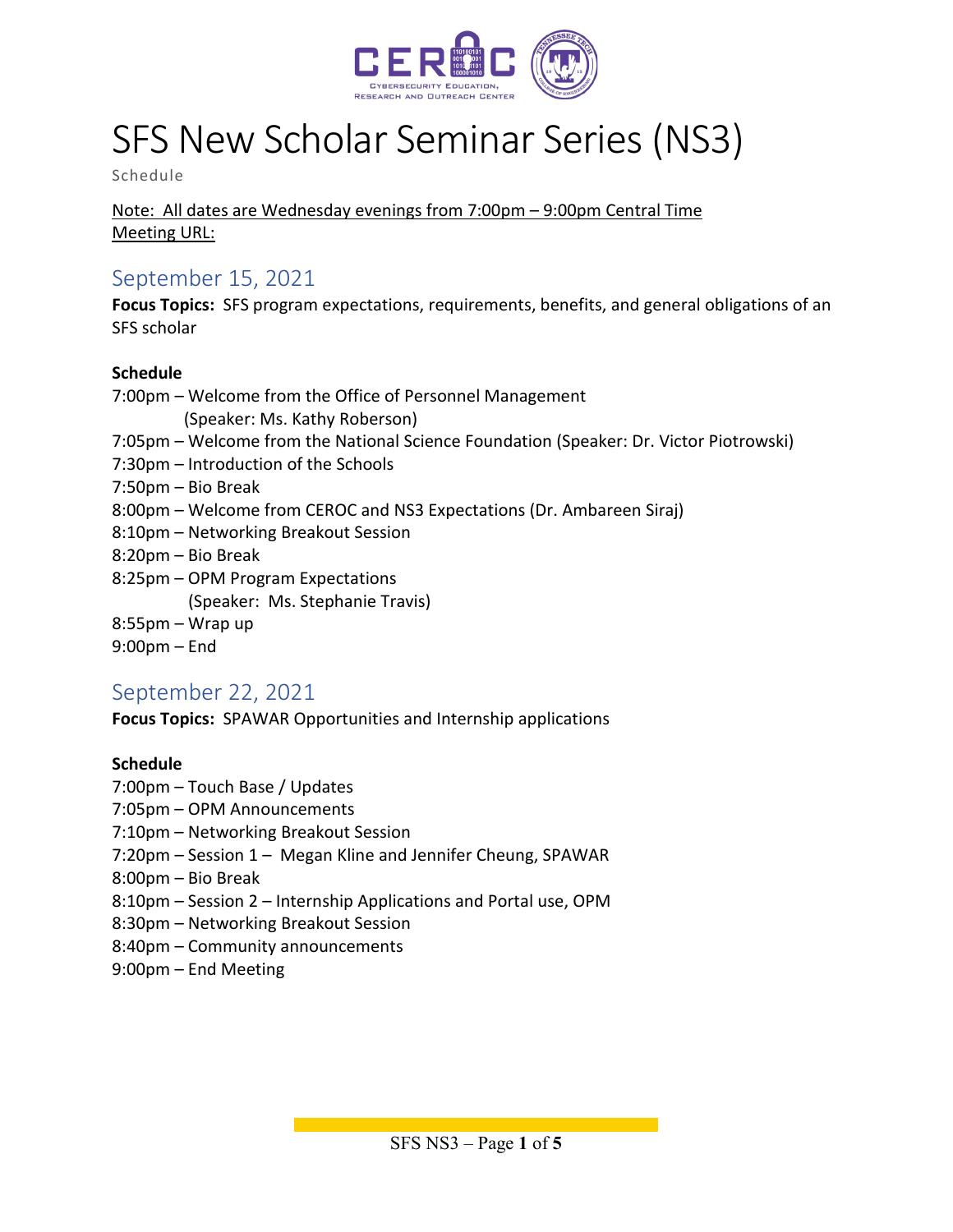

# September 29, 2021

**Focus Topics:** SFS Scholar Survival Skills, Federal resume writing

#### **Schedule**

- 7:00pm Open Meeting
- 7:05pm OPM Announcements
- 7:10pm Networking Breakout Session
- 7:20pm Session 1 Current SFS Scholar Panel
- 8:05pm Bio Break
- 8:10pm Networking Breakout Session
- 8:20pm Session 2 Federal Resume Writing (Speaker: Mr. Eric Brown)
- 8:55pm Community Announcements
- 9:00pm End Meeting

# October 6, 2021

**Focus Topics:** Accessible resources for cyber profesisoanl development, Technical writing skills, effective writing of technical articles/report

#### **Schedule**

7:00pm – Open Meeting 7:05pm – OPM Announcements 7:10pm – Networking Breakout Session 7:20pm – Session 1 – Accessible Professional Development Resources in Cyber *(Speaker: Christopher Simpson, Academic Program Director, Master of Science in Cyber Security, National University)* 8:00pm – Bio Break 8:05pm – Networking Breakout Session 8:15pm – Session 2 – Technical Writing Skills *(Speaker: Dr. Beth Powell, Assistant Director, Student Success Center, Tennessee Tech)* 8:55pm – Community Announcements 9:00pm – End Meeting

## October 13, 2021

**Focus Topics:** Equitable communication and Ethics and Etiquette in research.

#### **Schedule**

7:00pm – Touch Base / Updates 7:05pm – OPM Announcements 7:10pm – Networking Breakout Session 7:20pm – Session 1 – Equitable Communication *(Speaker: Charria Campbell, Director, Multicultural Affairs, Tennessee Tech)* 8:00pm – Bio Break 8:05pm – Networking Breakout Session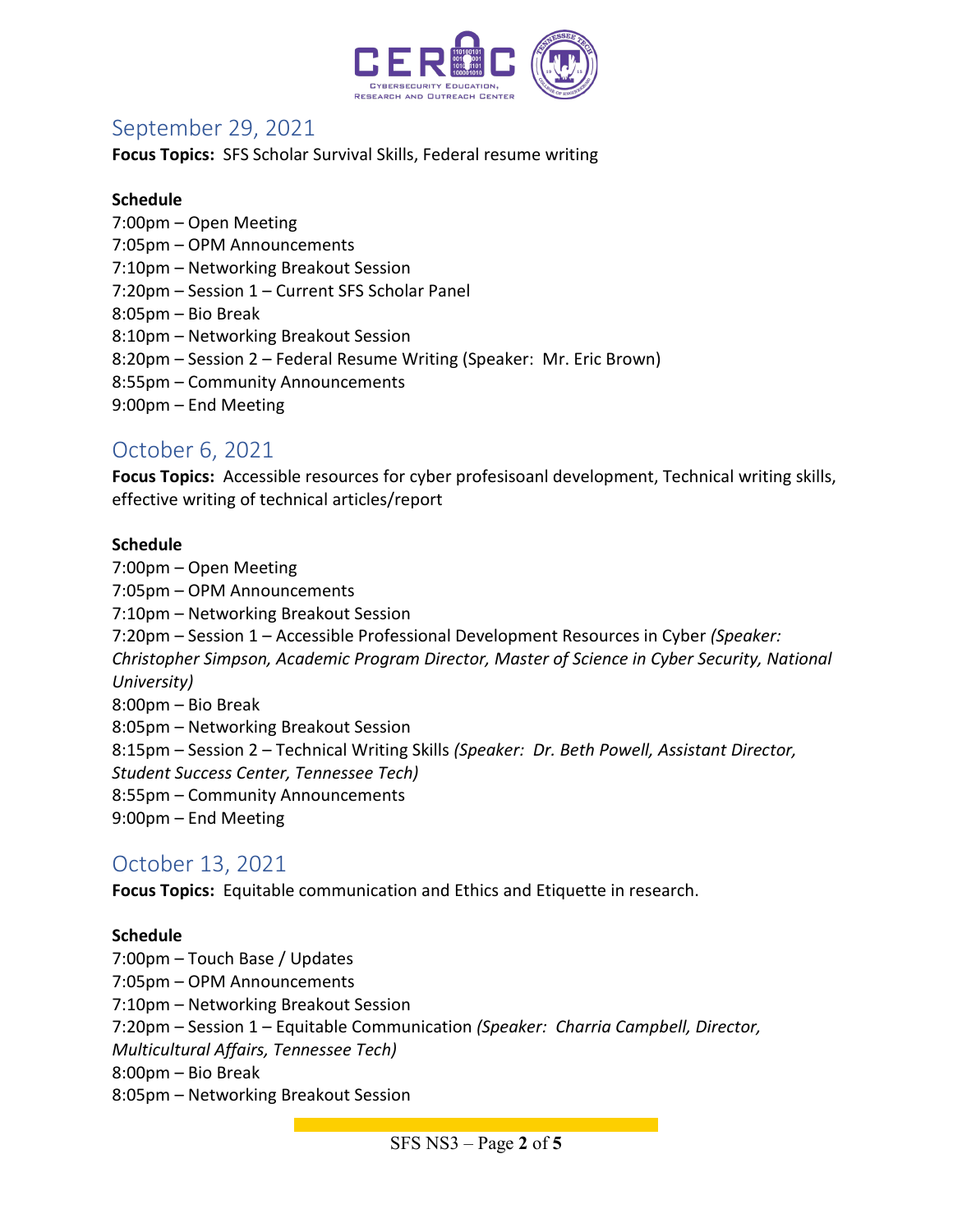

8:15pm – Session 2 – Ethics & Etiquette *(Speaker: Dr. Steven Seiler, Associate Professor of Sociology, Tennessee Tech)* 8:55pm – Community Announcements 9:00pm – End Meeting

## October 20, 2021

**Focus Topics:** Federal Career in Cyber and Interpersonal skills AND Personal presentation (inperson and online)

#### **Schedule**

7:00pm – Touch Base / Updates 7:05pm – OPM Announcements 7:10pm – Networking Breakout Session 7:20pm – Session 1 – There and Back Again, A Federal Career in Security *(Speaker: Elizabeth Schweinsberg, Digital Services Expert, US Digital Service)* 8:00pm – Bio Break 8:05pm – Networking Breakout Session 8:15pm – Session 2 – Presenting Self: Face-to-Face and Online *(Speaker: Russ Coughenour, Director, Center for Career Development, Tennessee Tech)* 8:55pm – Community Announcements 9:00pm – End Meeting

# October 27, 2021

**Focus Topics:** FBI careers and security clearances **Schedule** 7:00pm – Touch Base / Updates 7:05pm – OPM Announcements 7:10pm – Breakout Sessions 7:20pm – Session 1 – FBI Bureau Careers and Security Clearance Process *(Speakers: Karissa Calvo and Stacie Bohanan)* 8:00pm – Bio Break 8:05pm – Breakout Sessions 8:15pm – Session 2 – From SFS to FBI Field Office *(Speaker: Andrew McDole)* 8:55pm – Community announcements

9:00pm – End Meeting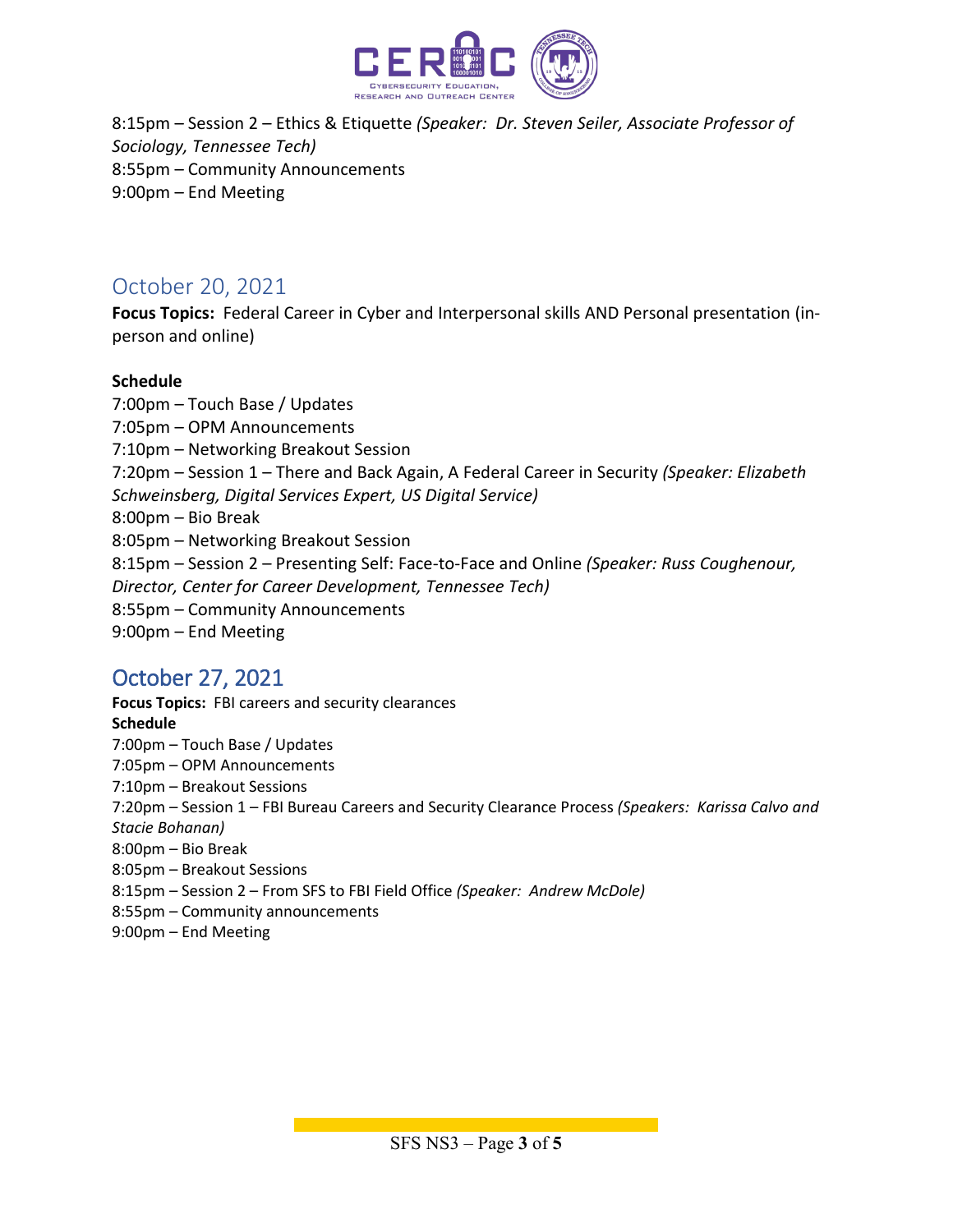

# November 3, 2021

**Focus Topics:** Paths to CIA. Financial management – general, stipend management, professional development fund management, funding regulations

#### **Schedule**

7:00pm – Touch Base / Updates 7:05pm – OPM Announcements 7:10pm –Breakout Session 7:20pm – Session 1 – Paths to CIA *(Speakers: Laura X., and Breanna X)*  8:00pm – Bio Break 8:05pm –Breakout Session 8:15pm – Session 2 – Financial Management *(Speaker: Mr. Eric Brown, Assistant Director, CEROC)* 8:55pm – Community announcements 9:00pm – End Meeting

## November 10, 2021

**Focus Topics:** Opportunities with CISA, DHS and National Labs

#### **Schedule**

7:00pm – Touch Base / Updates 7:05pm – OPM Announcements 7:10pm – Networking Breakout Session 7:20pm – Session 1 **–** Careers with CISA *(Speakers: Anastacia Webster, Academic Programs Lead and Wendell Jose, Program Manager – Student Programs, Cybersecurity and Infrastructure Security Agency, U.S. Department of Homeland Security)* 8:00pm – Bio Break 8:05pm – Networking Breakout Session 8:15pm – Session 2 – Finding Opportunities with National Labs *(Speaker: Leigha Witt, Group Manager, STEM Workforce Development, Oak Ridge Institute for Science and Education (ORISE), Julie Malicoat and Dr. Margaret Scheiner, Senior Program Manager, ORISE)* 8:55pm – Community Announcements 9:00pm – End Meeting